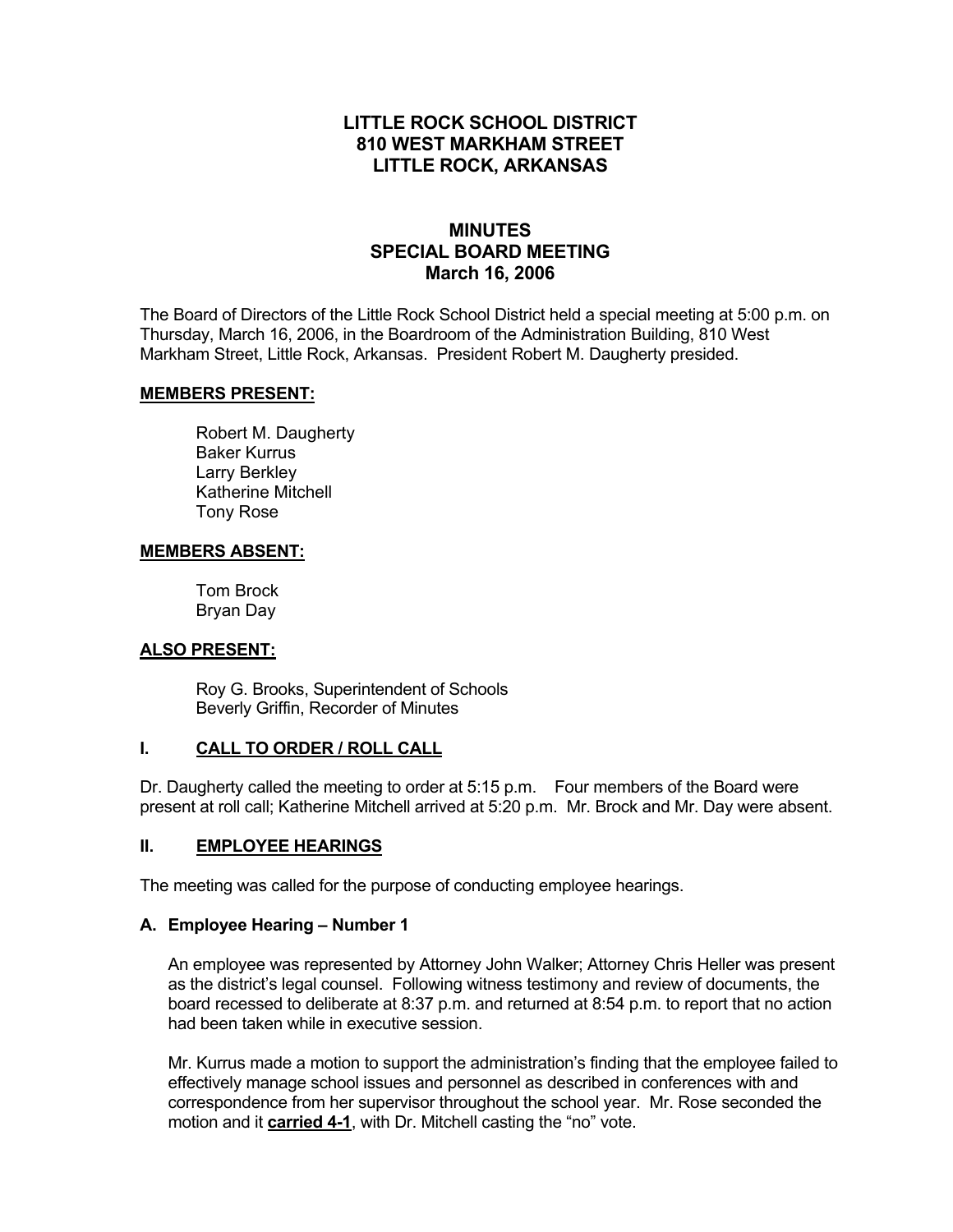Mr. Kurrus offered a second motion to reject the administration's second finding that the employee did not demonstrate proficiency in the oral and written use of Standard English; Mr. Berkley seconded the motion and it **carried 5-0**.

Mr. Kurrus moved to uphold the superintendent's recommendation to remove the employee from her previous position, but to afford the "soft landing" rate of pay for the current school year. Mr. Rose seconded the motion.

Dr. Mitchell offered an amendment to the motion to offer the employee a high school assistant principalship when one becomes available. The motion for amendment died for lack of a second.

The previously stated motion **carried 4-1**, with Dr. Mitchell casting the "no" vote.

#### **B. Employee Hearing – Number 2**

An employee whose position was eliminated during the reorganization requested this hearing. He was represented by Attorney John Walker; the district was represented by Chris Heller. Following witness testimony and review of documents, the board retired for deliberations at 10:39 p.m. and returned at 10:50 p.m., reporting that no action was taken.

Mr. Berkley made a motion to uphold the administration's finding of fact that the position was eliminated by the reorganization. Mr. Rose seconded the motion and it **carried unanimously**.

Mr. Berkley made a second motion to uphold the recommendation of the superintendent to non-renew the employee's the contract under the previous terms and conditions for the 2005-06 school year. Mr. Rose seconded the motion and it **carried 4-1**, with Dr. Mitchell casting the "no" vote.

## **C. Employee Hearing – Number 3**

The board convened a hearing for the third employee at 11:00 p.m. Mr. Heller opened by reminding the board that the circumstances of this hearing should be considered as similar to those presented in the previous hearing. The position previously held by this employee was eliminated as part of the reorganization of the district.

Following witness testimony and review of documents, the board adjourned for deliberations at 11:30 p.m. and returned at 11:45 p.m. to report that no action had been taken.

Mr. Berkley made a motion to find in support of the fact that the position was eliminated as part of the overall district reorganization. Mr. Rose seconded the motion and it **carried unanimously**.

Mr. Berkley made a second motion to uphold the recommendation of the superintendent; Mr. Kurrus seconded the motion and it **carried 3-2** with Dr. Daugherty and Dr. Mitchell casting the "no" votes.